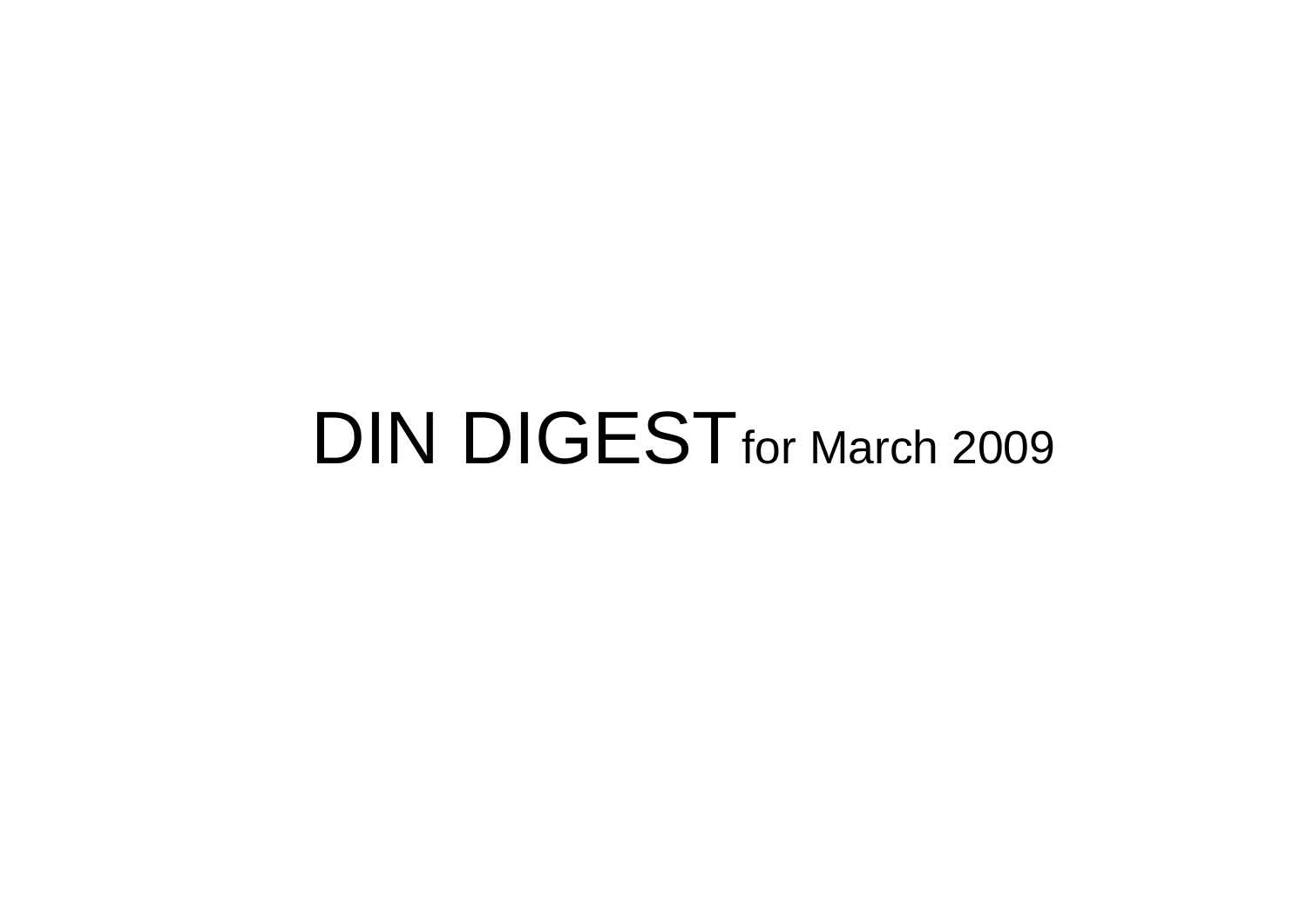| <b>REF</b>             | <b>Title</b><br>(includes hyperlink)                                                                        | <b>Audience</b>                                                                                                                                       | <b>Contains</b>                                                                                                                                          | <b>Sponsor</b><br><b>Branch</b>                                        |
|------------------------|-------------------------------------------------------------------------------------------------------------|-------------------------------------------------------------------------------------------------------------------------------------------------------|----------------------------------------------------------------------------------------------------------------------------------------------------------|------------------------------------------------------------------------|
| Cancelled DIN          |                                                                                                             |                                                                                                                                                       |                                                                                                                                                          |                                                                        |
|                        | 2006DIN04-035 DSA Declaration Form - Mandatory Requirements has now been superseded by JSP 886 Vol 9 part 1 |                                                                                                                                                       |                                                                                                                                                          |                                                                        |
| CHANNEL 01 - PERSONNEL |                                                                                                             |                                                                                                                                                       |                                                                                                                                                          |                                                                        |
| 2009DIN01-037          | Naval Service Terms of Service<br>Issue of BR 8374 Change 9                                                 | All Naval personnel, particularly RN and<br><b>RM Officers</b>                                                                                        | This DIN announces the publication of BR 8374 Change 9,<br>effective from 2 February 2009.                                                               | Navy Command<br>Headquarters<br>- DNPERS HR<br><b>Terms of Service</b> |
| 2009DIN01-038          | Naval Service terms of service -<br>Issue of BR1066 Change 18                                               | All Naval personnel, particularly RN<br>Ratings and RM Other Ranks                                                                                    | This DIN announces the publication of BR1066 Change 18,<br>effective from 2 Feb 09                                                                       | Navy Command<br>Headquarters-<br><b>DNPERS HR</b><br>Terms of Service  |
| 2009DIN01-039          | Changes to the Project Management Job<br>Family and Competence Frameworks                                   | All Service and Civilian Personnel                                                                                                                    | Provides information on changes to the Programme<br>and Project Management Job Family and associated<br>Competence Frameworks taking place in April 2009 | Project and<br>Programme<br>Management Skills<br>Policy                |
| 2009DIN01-040          | Manpower Substitution - Agency Workers                                                                      | All Procurement, Finance and HR<br>Business Partner staff and line managers<br>who request temporary staff (excludes<br><b>Trading Fund Agencies)</b> | The launch of a new Manpower Substitution Service provided<br>by the People Pay and Pensions Agency (PPPA), to cover<br>Skill Zones and Security Guards. | DGCP EF<br>Recruitment                                                 |
| 2009DIN01-041          | MIDIT Recruitment 2009                                                                                      | All civilian staff in Bands C, D and E and<br>equivalent. All line managers of staff in<br>Bands C, D and E and equivalent.                           | Details of MIDIT Recruitment for 2009                                                                                                                    | <b>DGCP Corporate</b><br>Capability<br>Directorate - MIDIT             |
| 2009DIN01-042          | Annual Leave Policy Change                                                                                  | All Regular and Reserve Service<br>personnel                                                                                                          | <b>Revised Annual Leave Policy</b>                                                                                                                       | DCDS (Pers) Strat                                                      |
| 2009DIN01-043          | European Parliamentary and Local<br>County Council Elections - 4 Jun 09                                     | Unit Registration Officers and all Service<br>Personnel                                                                                               | The timetable for the forthcoming European Parliamentary<br>and local County Council Elections to be held on 4 Jun 09                                    | SP Policy Service<br>Conditions and<br>Welfare                         |
| 2009DIN01-044          | Changes to PAX Scheme effective from<br>01 Apr 09                                                           | Service personnel (Regulars and<br>Reserves) who are members of PAX<br>Insurance                                                                      | Notification of changes to the PAX scheme effective from 01<br>Apr 09.                                                                                   | Directorate of Pay<br>and Manning                                      |
| 2009DIN01-045          | Ministry of Defence Police: Annual Pay<br>Award and increase to Competence<br>Related Threshold Payment     | All MDP officers up to and including<br><b>Assistant Chief Constable</b>                                                                              | Revised pay scales for all MDP ranks up to and including<br>Assistant Chief Constable and increase to Competence<br>Related Threshold Payment            | HR Policy, MDPGA<br>HQ                                                 |
| 2009DIN01-046          | Increases to Ministry of Defence Police<br>(MDP) London Weighting with effect from<br>1 July 2008           | All MDP officers                                                                                                                                      | Increase to MDP London Weighting                                                                                                                         | HR Policy, MDPGA<br>HQ                                                 |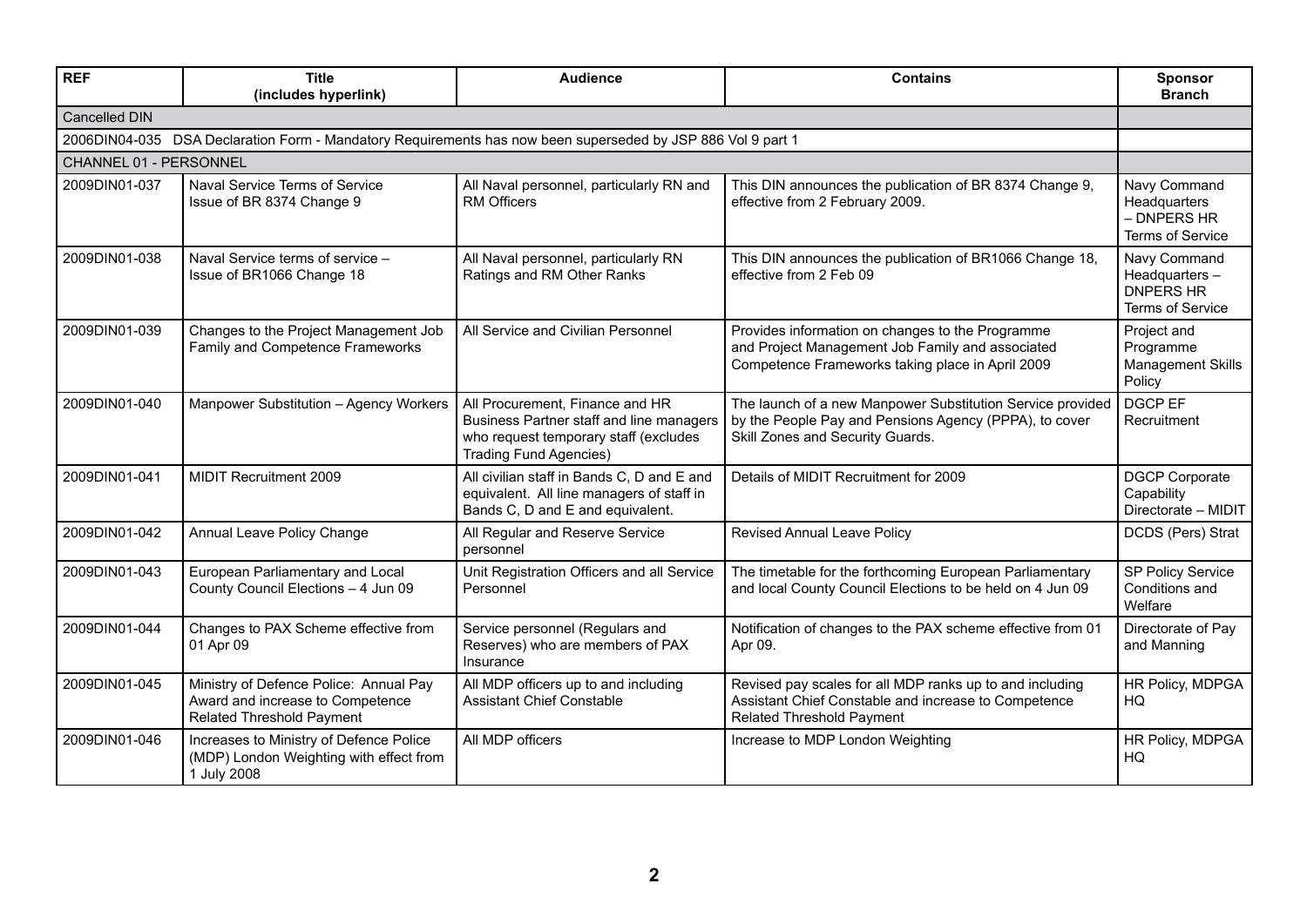| <b>REF</b>    | <b>Title</b><br>(includes hyperlink)                                                                                                     | <b>Audience</b>                                                               | <b>Contains</b>                                                                                                                                                                                                                                                                                                                                                                                        | <b>Sponsor</b><br><b>Branch</b>                                                       |
|---------------|------------------------------------------------------------------------------------------------------------------------------------------|-------------------------------------------------------------------------------|--------------------------------------------------------------------------------------------------------------------------------------------------------------------------------------------------------------------------------------------------------------------------------------------------------------------------------------------------------------------------------------------------------|---------------------------------------------------------------------------------------|
| 2009DIN01-047 | Recruitment of OGC Gateway™<br><b>Reviewers</b>                                                                                          | All Service/Civilian Personnel at SCS,<br>Band B and C1 levels & equivalents. | This Defence Instruction and Notice (DIN) explains why<br>and how to apply to become an accredited OGC Gateway™<br>reviewer. Reviewers are needed to support delivery of<br>reviews of programmes and projects across MOD, as well as<br>in other Government departments. Experience of carrying out<br>reviews has benefits for the Department and for individuals in<br>terms of career development. | Gateway Logistics<br>Service - Through<br>Life Project<br>Management                  |
| 2009DIN01-048 | Minutes from the Defence Whitley Council<br>Standing Committee for Non-Industrial<br>Civilian Personnel Policy Joint Conduct<br>Meeting. | All civilian Personnel, and all line<br>managers of civilian personnel        | Minutes from the Defence Whitley Council Standing<br>Committee for Non-Industrial Civilian Personnel Policy Joint<br>Conduct Meeting.                                                                                                                                                                                                                                                                  | DCP EF Conduct                                                                        |
| 2009DIN01-049 | Increase in the Rate of Excess Fares<br>Allowance from 6 April 2009                                                                      | All Civilian staff in MOD and its Agencies                                    | From 6 April 2009, if you are in receipt of an Excess Fares<br>Allowance (EFA) based upon public transport costs in<br>accordance with the Policy Rules and Guidance (PRG),<br>Change of Work Location in the UK, you will have your<br>payments increased by 10.2%.                                                                                                                                   | <b>DGCP-EF PMRR</b>                                                                   |
| 2009DIN01-050 | Insurance for Adventurous Training<br>Activities                                                                                         | All Service personnel, especially COs<br>and AT Expedition Leaders            | Advice on when insurance needs to be purchased by those<br>undertaking AT                                                                                                                                                                                                                                                                                                                              | Directorate<br>of Business<br>Resilience,<br>Common Law<br>Claims & Policy<br>(CLC&P) |
| 2009DIN01-051 | Tri-Service Movement of Personnel<br><b>Effects Service</b>                                                                              | All Service and Civilian Personnel                                            | Explanation of the Tri-Service Movement of Personnel Effects<br>Service                                                                                                                                                                                                                                                                                                                                | DE&S Defence<br>Supply Chain<br>Operations and<br><b>Movements</b><br><b>DSCOM</b>    |
| 2009DIN01-052 | Legislative Change to the The Statutory<br><b>Right to Request Flexible Working</b>                                                      | All Civilian staff, and Service personnel<br>who manage Civilian staff        | Terms of Reference                                                                                                                                                                                                                                                                                                                                                                                     | <b>DGCP-EF Diversity</b><br>4a                                                        |
| 2009DIN01-053 | Revision of maximum figure for car import<br>duty.                                                                                       | All Civilian staff in MOD and its Agencies                                    | Announcement of revised car import duty maximum figure for<br>civilians.                                                                                                                                                                                                                                                                                                                               | <b>DGCP-EF PMRR</b>                                                                   |
| 2009DIN01-054 | Armed Forces Pension Scheme 1975<br>(AFPS 75) Commutation                                                                                | All Service Personnel who are members<br>of AFPS 75                           | Advice about applications for commutation in the light of<br>Her Majesty's Revenue and Customs' (HMRC) Pension Tax<br><b>Simplification Rules</b>                                                                                                                                                                                                                                                      | SP Pol Pensions<br>Compensation and<br>Veterans (PCV)                                 |
| 2009DIN01-055 | Recruitment of Volunteers for Training as<br>Army Welfare Workers                                                                        | Service Personnel                                                             | How to apply to train as an Army Welfare Worker and transfer<br>to the AGC(SPS)                                                                                                                                                                                                                                                                                                                        | HQ AWS, HQ Land<br>Forces                                                             |
| 2009DIN01-056 | Principal Civil Service Pension Scheme:<br>New Civil Service Pensions website                                                            | MOD Civil Servants and Service line<br>managers of civilian staff             | Announcement of the new Civil Service Pensions website                                                                                                                                                                                                                                                                                                                                                 | <b>DCP-EF Pensions</b>                                                                |
| 2009DIN01-057 | Increase in Leave entitlement for Defence<br>Fires Service (DFRS) grades                                                                 | All Defence Fire Service Grades                                               | Providing details of the increase in leave for DFRS grades                                                                                                                                                                                                                                                                                                                                             | DGP EF PMRR8                                                                          |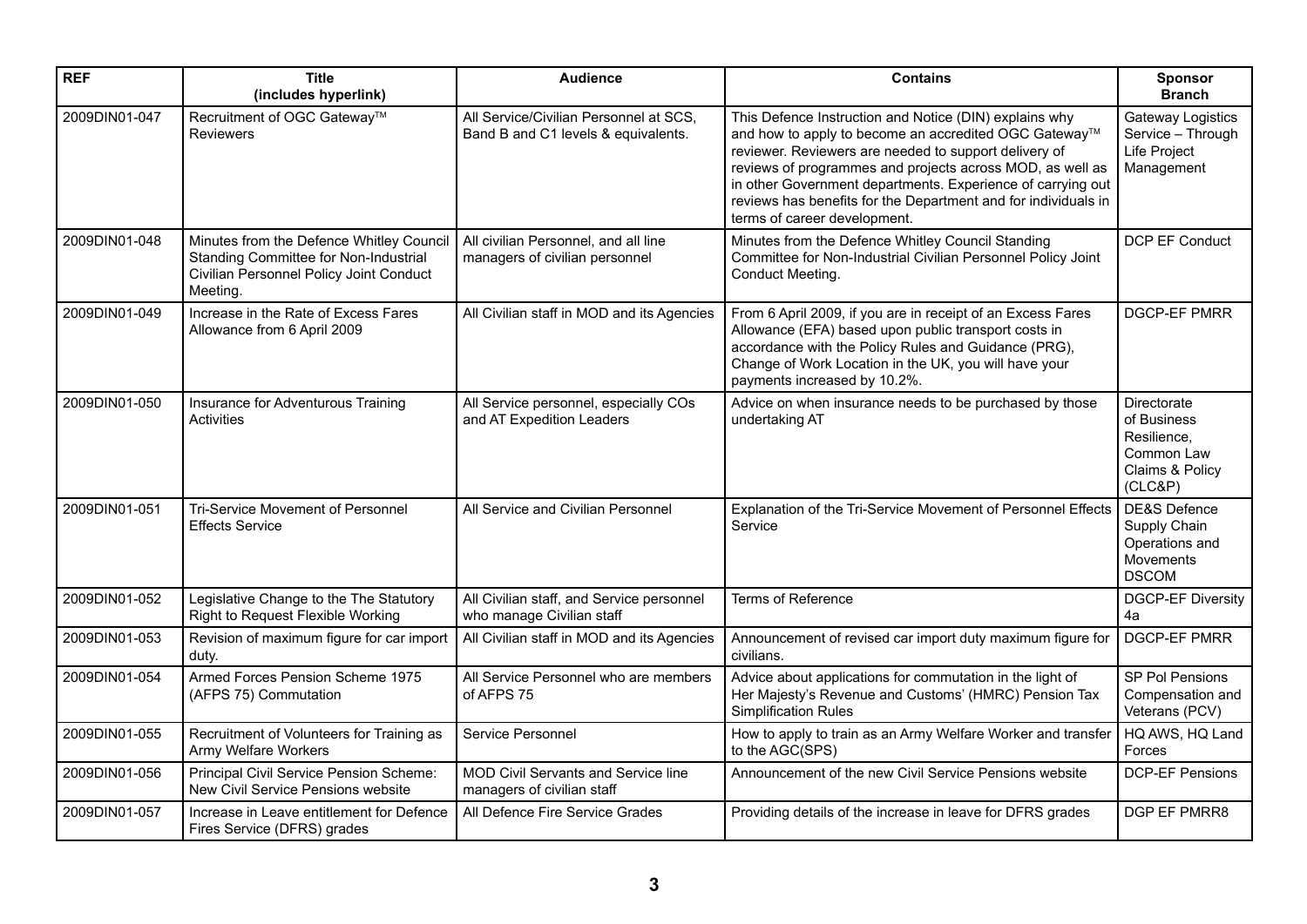| <b>REF</b>    | <b>Title</b><br>(includes hyperlink)                                                                                                                  | <b>Audience</b>                                                                                                                                                                                                                                                                                                                                                                                                                                                                        | <b>Contains</b>                                                                                                                                                                                                                                | Sponsor<br><b>Branch</b>                              |
|---------------|-------------------------------------------------------------------------------------------------------------------------------------------------------|----------------------------------------------------------------------------------------------------------------------------------------------------------------------------------------------------------------------------------------------------------------------------------------------------------------------------------------------------------------------------------------------------------------------------------------------------------------------------------------|------------------------------------------------------------------------------------------------------------------------------------------------------------------------------------------------------------------------------------------------|-------------------------------------------------------|
| 2009DIN01-058 | Full Time Reserve Service (FTRS) and<br><b>Additional Duties Commitment (ADC)</b><br>pensions issues                                                  | Personnel on FTRS or ADC<br>Commitments and those who employ<br>FTRS/ADC personnel                                                                                                                                                                                                                                                                                                                                                                                                     | Pensions and Re-employment issues                                                                                                                                                                                                              | SP Pol Pensions,<br>Compensation &<br>Veterans        |
| 2009DIN01-059 | <b>Dental Treatment Rates Overseas</b>                                                                                                                | All Civilian staff serving overseas                                                                                                                                                                                                                                                                                                                                                                                                                                                    | Publication of latest NHS dental charges, for overseas staff<br>who would normally pay for treatment in UK.                                                                                                                                    | DCP- EF PMRR4                                         |
| 2009DIN01-060 | <b>Career Anchors</b>                                                                                                                                 | All Civilian Personnel                                                                                                                                                                                                                                                                                                                                                                                                                                                                 | Introducing a new service on HRMS for all civilian staff to<br>record their career anchors.                                                                                                                                                    | DCP-Employment<br>Solutions Skills and<br>Development |
| 2009DIN01-061 | Eligibility and Selection of Royal Marines<br>Officers up to OF5 Rank for Command<br>and Key Staff Assignments                                        | All RM Officers and relevant Promotion<br><b>Branch staff</b>                                                                                                                                                                                                                                                                                                                                                                                                                          | Policy and instructions concerning the selection of Royal<br>Marines officers up to OF5 rank for Command and Key Staff<br>assignments.                                                                                                         | <b>NAVSEC</b>                                         |
| 2009DIN01-062 | MOD Non Industrial 2008 Pay Increase<br>for grades represented by FDA, Prospect,<br>PCS and ROA                                                       | All MOD Civilian staff below Senior Civil<br>Service in the above grades including<br>casual and eligible fixed term appointees<br>except for staff employed by the<br>Meteorological Office, UK Hydrographic<br>Office, Defence Science and Technology<br>Laboratory, Defence Support Group,<br>RAF Museum, RN Museum, single<br>outside analogue grades and any staff<br>covered by alternative arrangements.                                                                        | The purpose of this DIN is to inform staff about the 2008 Pay<br>Award                                                                                                                                                                         | <b>DCP-EF PMRR</b>                                    |
| 2009DIN01-063 | Introduction of the Single Information and<br>Communications Technology (ICT) Trade,<br>within Trade Group (TG) 4                                     | COs with responsibility for TG4<br>personnel, ICT Line Managers and ICT<br>trades personnel                                                                                                                                                                                                                                                                                                                                                                                            | The new single ICT trade within TG4 will be formed on 1 Apr<br>09. This DIN details the new trade titles, Q-OPS qualifying<br>criteria, training and career structures and the revised Air<br>Publication (AP) 3376 Q OPS qualifying criteria. | <b>CISMST</b>                                         |
| 2009DIN01-064 | MOD Industrial 2008 Pay Increase for<br>Skill Zones represented by Unite, GMB<br>and UCATT negotiated by the Joint<br>Industrial Pay Committee (JIPC) | All MOD Industrial staff below Senior<br>Civil Service in the Skill Zones including<br>casual and eligible fixed term appointees<br>except for MOD Firefighters, staff<br>employed by the Meteorological Office,<br>Defence Science Technology Laboratory,<br>DSG, DSDA, UK Hydrographic Office,<br>RN Museum, RAF Museum or any other<br>defence agency operating its own pay<br>arrangements, single outside analogue<br>grades or any staff covered by alternative<br>arrangements. | The purpose of this DIN is to inform staff about the 2008 Pay<br>Award                                                                                                                                                                         | <b>DCP-EF PMRR</b>                                    |
|               | CHANNEL 02 - SECURITY and INTELLIGENCE                                                                                                                |                                                                                                                                                                                                                                                                                                                                                                                                                                                                                        |                                                                                                                                                                                                                                                |                                                       |
| 2009DIN02-004 | <b>Revised Security Clearance Procedures</b><br>for the Presentation or Publication of<br><b>Authored Material</b>                                    | All Service and civilian personnel                                                                                                                                                                                                                                                                                                                                                                                                                                                     | Guidance for authors on revised procedures for the<br>presentation or publication of information with a technical or<br>scientific content                                                                                                     | DefSy                                                 |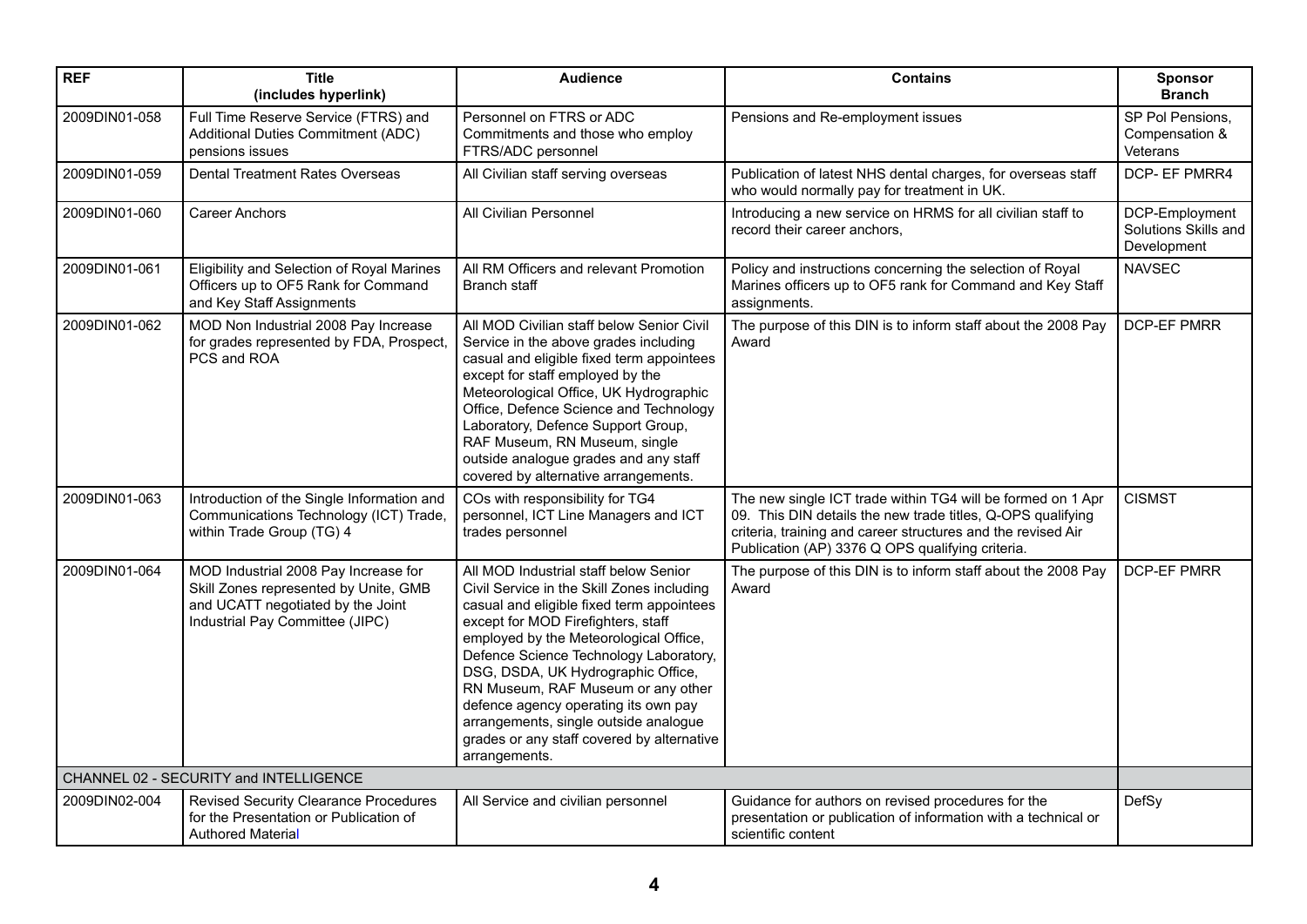| <b>REF</b>    | <b>Title</b><br>(includes hyperlink)                                                                                                                                    | <b>Audience</b>                                                                                                                                                                                                            | <b>Contains</b>                                                                                                                                                                                                                                                                                                   | Sponsor<br><b>Branch</b>                                                      |
|---------------|-------------------------------------------------------------------------------------------------------------------------------------------------------------------------|----------------------------------------------------------------------------------------------------------------------------------------------------------------------------------------------------------------------------|-------------------------------------------------------------------------------------------------------------------------------------------------------------------------------------------------------------------------------------------------------------------------------------------------------------------|-------------------------------------------------------------------------------|
|               | CHANNEL 03 - DEFENCE POLICY AND OPERATIONS                                                                                                                              |                                                                                                                                                                                                                            |                                                                                                                                                                                                                                                                                                                   |                                                                               |
| 2009DIN03-002 | Closure of the Defence Section at the<br>British Embassy in Sofia Bulgaria                                                                                              | All Service and Civilian Personnel                                                                                                                                                                                         | Notification of Defence Section Closure and associated<br>administrative instructions.                                                                                                                                                                                                                            | <b>International Policy</b><br>& Planning (IPP)                               |
|               | CHANNEL 04 - DEFENCE EQUIPMENT and SUPPORT and the DEFENCE ESTATES                                                                                                      |                                                                                                                                                                                                                            |                                                                                                                                                                                                                                                                                                                   |                                                                               |
| 2009DIN04-028 | Declaration of Obsolescence of<br>Cryptographic Equipment BID/ 250 /41<br>and BID/ 250/ 42                                                                              | All Service and Civilian Personnel                                                                                                                                                                                         | This guidance on how to dispose of BID/250/41 & BID/250/<br>42 Cryptographic Equipment and associated BID/ 251/ 41 &<br>BID/251/42 publications. This DIN only relates to the BID/<br>250/41 & BID/250/42, all other variants of the BID/250<br>range remain current.                                             | Defence<br>Cryptosecurity<br>Authority (DCA)                                  |
| 2009DIN04-029 | Introduction of explosive material<br>identification equipment for Improvised<br><b>Explosive Device Disposal Teams</b>                                                 | Tri-Service EOD personnel.                                                                                                                                                                                                 | Introduction of new IEDD equipment, what it does, where it is<br>located and how and when to obtain it.                                                                                                                                                                                                           | Joint EOD and<br>Search Staff.                                                |
| 2009DIN04-030 | JSP 315: Issue of Amendment 19                                                                                                                                          | All Service and Civilian Personnel<br>involved in the provision of MOD<br>Accommodation                                                                                                                                    | This DIN announces the publication of Amendment 19 to JSP<br>315, which covers amendments to Scales 1, 14, 39, and 52,<br>and confirms that Scales 8, 19, 40, 46 and 50 have been<br>reviewed and remain as published                                                                                             | Defence Estates,<br>Ops North, Projects                                       |
| 2009DIN04-031 | Declaration of Obsolete DGM IPT Air<br><b>Cannon Stores</b>                                                                                                             | All Service and Civilian Personnel                                                                                                                                                                                         | Obsolete declaration for DGM IPT Air Cannon stores                                                                                                                                                                                                                                                                | DE & S DGM IPT<br><b>Light Munitions</b>                                      |
| 2009DIN04-032 | ESTC STANDARD 6 (PART 1) - Revision<br>1 Release and Compulsory Adoption of<br>Standard                                                                                 | All M&E Technical staff, responsible for<br>the test and maintenance of explosive<br>facilities on the Defence Estate - both<br>MoD and Contractors.                                                                       | This DIN dictates that ESTC Standard 6 is the mandatory<br>lead document for test and maintenance of electrical<br>installations and lightning protection systems for explosive<br>buildings licensed by the MoD. Revision 1 of ESTC Standard<br>6 is now available and must be adopted with immediate<br>effect. | DE&S, Defence<br>Ordnance Safety<br>Group, Electrical<br>Safety (DOSG<br>ST3) |
| 2009DIN04-033 | Removal of EMER INST A300                                                                                                                                               | All users of EMER INST A300.                                                                                                                                                                                               | Removal EMER INST A300.                                                                                                                                                                                                                                                                                           | DS & TE IPT                                                                   |
| 2009DIN04-034 | Removal of EMER MANAGEMENT N091                                                                                                                                         | All users of EMER MANAGEMENT N091                                                                                                                                                                                          | Removal EMER MA N091                                                                                                                                                                                                                                                                                              | DE&S, Safety &<br>Engineering, Land,<br>Equipment Policy.                     |
| 2009DIN04-035 | Using Tech Docs On Line (TDOL)<br>to deliver Army Equipment Support<br>Publications (AESPs) and Electrical and<br><b>Mechanical Engineering Regulations</b><br>(EMERs). | Sponsors/managers of AESPs and<br><b>EMERs</b>                                                                                                                                                                             | The requirement for sponsors of AESPs and EMERs to use<br>DR TDOL for the management, viewing and print master of<br>AESPs and EMERs, previously printed and distributed by<br>the Defence Storage and Distribution Agency Llangennech<br>(DSDA(L)).                                                              | Director General<br>Information Chief<br>Information Officer                  |
| 2009DIN04-036 | Defence Supply Chain Operations &<br>Movements (DSCOM) Contract DTMA/<br>CB/0731 - New Restricted E-Mail Contact<br>Details for CTS (GB) Ltd                            | Any MOD Organisation / Unit wishing<br>to move Protectively Marked Stores<br>(Excluding COMSEC) up to and including<br>SECRET, Section 5 Firearms, Weapons<br>and Weapon Spares or UN Class 1 via<br>contract DTMA/CB/0731 | Information pertaining to RESTRICTED E-Mail<br>communication to CTS (GB) Ltd                                                                                                                                                                                                                                      | <b>Freight Contract</b><br>Management,<br>DSCOM, DE&S<br>Andover              |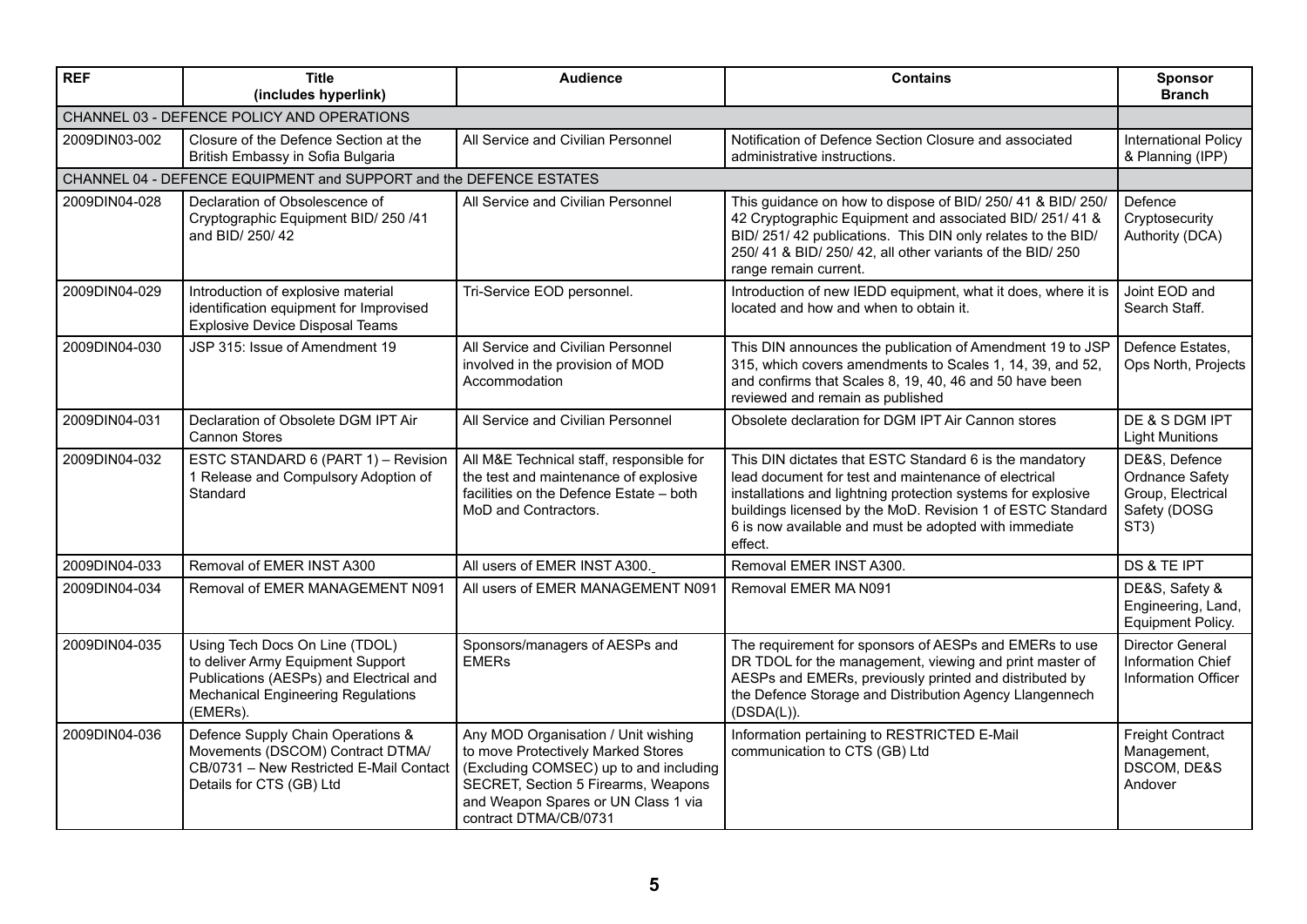| <b>REF</b>                                        | <b>Title</b><br>(includes hyperlink)                                                                                                                                           | <b>Audience</b>                                                                                                                                               | <b>Contains</b>                                                                                                                                                                                                                                                        | Sponsor<br><b>Branch</b>                                           |
|---------------------------------------------------|--------------------------------------------------------------------------------------------------------------------------------------------------------------------------------|---------------------------------------------------------------------------------------------------------------------------------------------------------------|------------------------------------------------------------------------------------------------------------------------------------------------------------------------------------------------------------------------------------------------------------------------|--------------------------------------------------------------------|
| 2009DIN04-037                                     | Publication of Naval Book of Reference<br>BR1326: Regulations for Atmosphere<br>Control in Submarines Edition 4 (October<br>2008)                                              | Royal Navy, Submarine Service and all<br>shore-based support facilities                                                                                       | Publication of Naval Book of Reference BR1326: Regulations<br>for Atmosphere Control in Submarines Edition 4 (October<br>2008)                                                                                                                                         | DES SESea-SM                                                       |
| 2009DIN04-038<br><b>Replaces</b><br>2008DIN04-152 | Addition of UAT, UAP & UAA(4) to<br>the UWS Contractor Logistic Support<br>Arrangement for In Service Major Sonars,<br>AJU/AJN, AVT, ECB680 & Towed Array<br>Support equipment | All RN Service and Civilian Personnel<br>connected with the above equipment                                                                                   | Information and contact details relating to in-service support<br>to the Fleet for Major Sonars, AJU/AJN, AVT, ECB680 &<br>Towed Array Support equipment, UAT, UAP and UAA(4).                                                                                         | Logistic Support,<br>Contractor<br>Logistics Support,<br>Sonar, EW |
| 2009DIN04-039                                     | Stores-Clothing-Retail Prices for RN<br>& RM all Ranks/Rates and associated<br>Cadet Forces                                                                                    | All RN/RM Personnel                                                                                                                                           | <b>Retail Price List</b>                                                                                                                                                                                                                                               | DC IPT DLO<br>Caversfield                                          |
| 2009DIN04-040                                     | Authority to demand prescription only<br>medicines under Wholesale Dealers<br>License.                                                                                         | All personnel working within the Joint<br>Supply Chain and Type 1 (Operational)<br>customers                                                                  | Type 1 customer verification of authority to demand<br>prescription only medicines under Wholesale Dealers<br>Licence.                                                                                                                                                 | Med & GS IPT SO2<br>Ops Support                                    |
| 2009DIN04-041                                     | Declaration of Obsolescence of Lighting<br>Kit (Prick Through) -<br>DMC X1, NSN 6230 99 900 5677                                                                               | <b>LAND</b>                                                                                                                                                   | Informing the authority that Lighting Kit (Prick Through), DMC<br>X1, NSN 6230 99 900 5677 is Declared Obsolescent.                                                                                                                                                    | (LWPB IPT)                                                         |
| 2009DIN04-042                                     | Stores-Clothing-Sword and Scabbard<br>Refurbishment and Replacement                                                                                                            | All Stores personnel                                                                                                                                          | Sword and Scabbard Refurbishment and Replacement<br>Instructions                                                                                                                                                                                                       | DC IPT DE&S<br>Caversfield                                         |
|                                                   | CHANNEL 05 - DEFENCE MANAGEMENT, ORGANISATION and BUSINESS PRACTICE                                                                                                            |                                                                                                                                                               |                                                                                                                                                                                                                                                                        |                                                                    |
| 2009DIN05-009                                     | Mine Warfare Drills and Procedures<br>Committee (MWDPC).                                                                                                                       | All Mine Warfare Squadrons, Ships and<br><b>Training Establishments.</b>                                                                                      | This DIN is an update on the progress and future of the Mine<br>Warfare Drills and Procedures Committee (MWDPC).                                                                                                                                                       | NAVY COMMAND<br>- MW CAPABILITY                                    |
| 2009DIN05-010                                     | Defence Branding                                                                                                                                                               | Members of the Armed Forces and Civil<br>Servants working across Defence who<br>own a visual identity, a communications<br>campaign or work in communications | Launch of the Ministry of Defence brand. Use of branding<br>in tri-Service organisations and the MOD and its agencies.<br>The rules governing the creation of new brands, including<br>logos, and the process for licensing new organisational and<br>campaign brands. | <b>DGMC Def PR</b><br><b>Strategic Marketing</b>                   |
| 2009DIN05-011                                     | Creation of civilian and joint service<br>websites and registration of .mod.uk<br>domain names                                                                                 | Civilian or Joint Service staff with a<br>requirement to publish information to the<br>Internet                                                               | This DIN explains the process for publishing information to<br>the Internet for civilian and tri-Service staff                                                                                                                                                         | CIO Information<br>Services                                        |
| 2009DIN05-012                                     | Departmental Instructions on handling<br>Parliamentary Business including<br>Parliamentary Questions, Ministerial<br>Correspondence and Defence Select<br>Committee business   | All Service and Civilian Personnel                                                                                                                            | Principles and procedures which govern the handling of<br>Parliamentary Questions, Ministerial Correspondence and<br>the House of Commons Defence Committee                                                                                                            | Parliamentary<br><b>Branch</b>                                     |
| 2009DIN05-013                                     | HMS Southampton - Decommissioning<br>and Disposal                                                                                                                              | All Naval Personnel                                                                                                                                           | Disposal of HMS Southampton                                                                                                                                                                                                                                            | Decommissioning<br>Officer                                         |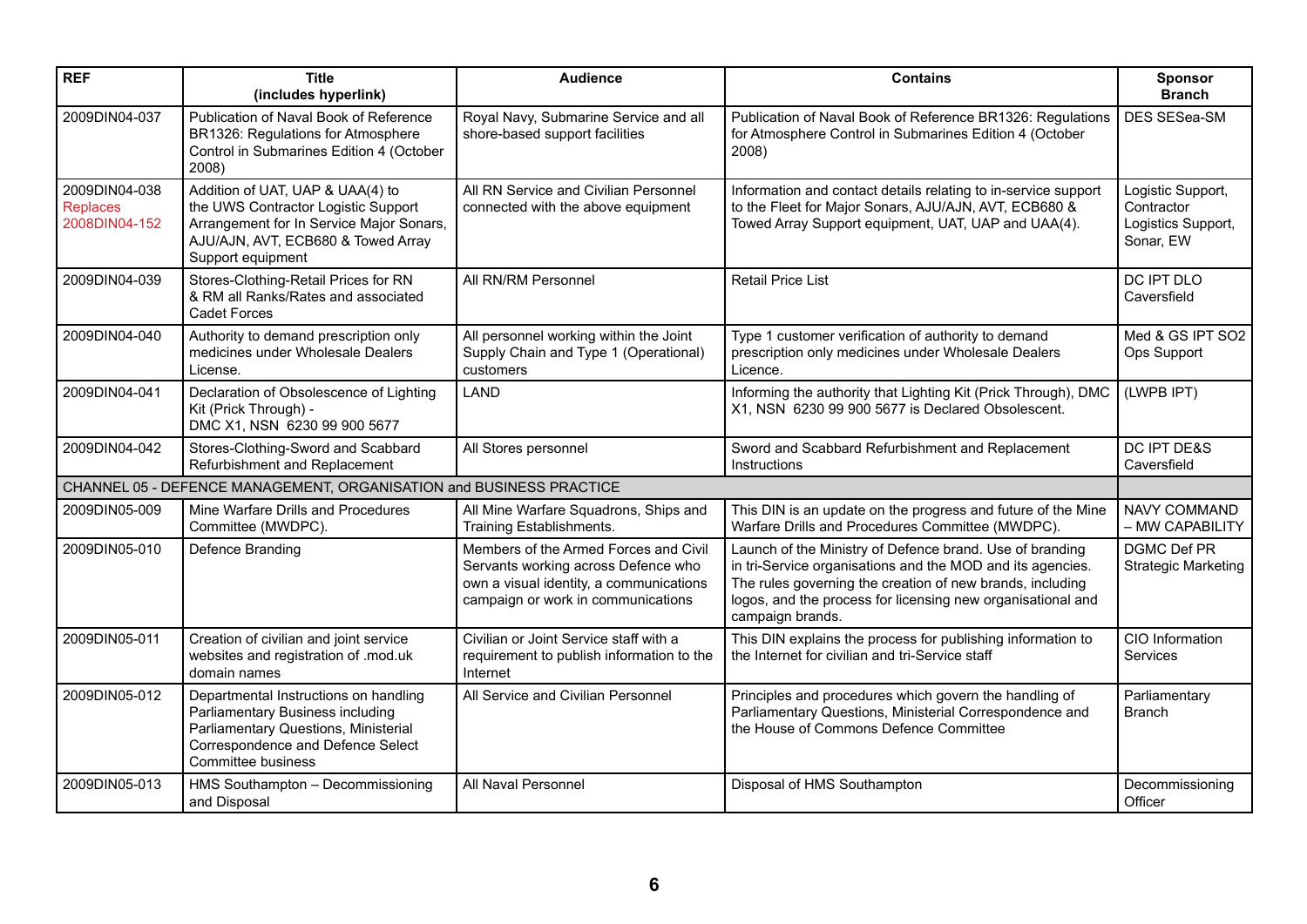| <b>REF</b>    | <b>Title</b><br>(includes hyperlink)                                                             | <b>Audience</b>                                                                                       | <b>Contains</b>                                                                                                                                                                     | Sponsor<br><b>Branch</b>                                                                 |
|---------------|--------------------------------------------------------------------------------------------------|-------------------------------------------------------------------------------------------------------|-------------------------------------------------------------------------------------------------------------------------------------------------------------------------------------|------------------------------------------------------------------------------------------|
| 2009DIN05-014 | Translation services in Head Office -<br>Transfer of responsibilities                            | Head Office staff                                                                                     | Cessation of translation service from 31 March 2009                                                                                                                                 | Defence<br>Intelligence<br>Strategic<br>Assessments-<br>Language Service<br>(DI SA-LSVS) |
| 2009DIN05-015 | Interpreter services in the MoD - Transfer<br>of responsibilities                                | All business units with a requirement for<br>interpreters                                             | Cessation of interpreter services to MOD from 31 March<br>2009                                                                                                                      | Defence<br>Intelligence<br>Strategic<br>Assessments-<br>Language Service<br>(DI SA-LSVS) |
| 2009DIN05-016 | Name Change - The Attack Helicopter<br>Integrated Project Team to the Apache<br>Project Team     | Service and Civilian personnel in DE&S,<br>DEC (ALM), JHC, DAAvn, SAAvn and<br>Comd Wattisham Station | Notification that the Attack Helicopter Integrated Project Team<br>is changing it's name to the Apache Project Team                                                                 | Attack Helicopter<br>IPT/DG<br>Helicopters/DE&S                                          |
| 2009DIN05-017 | Creation and restructuring of Service and<br>civilian posts at one star level and above          | Service and civilian personnel in all<br>TLBs, Agencies and Trading Funds                             | Process for creation and restructuring of Service and civilian<br>posts at one-star level and above                                                                                 | Head of Corporate<br>Capability                                                          |
| 2009DIN05-018 | Relocation and Renaming of the<br>Directorate of Joint Technical Training                        | Defence Wide                                                                                          | Relocation of Directorate of Joint Technical Training from<br>Imjin Barracks, Innsworth to MOD St Athan and renaming of<br>Directorate to HQ Defence Technical College              | Directorate of Joint<br><b>Technical Training</b>                                        |
| 2009DIN05-019 | Transition of the Royal Navy Exercise<br>Mining Capability                                       | All Royal Navy and Civilian Personnel<br>connected with Naval Mine Warfare                            | This DIN provides details of a new TLS certificate issuing<br>capability and outlines the procedures to be followed by<br>application owners and developers requiring certificates. | Officer in Charge<br>Mine Warfare<br>Operational<br><b>Training Centre</b>               |
| 2009DIN05-020 | Procedures for applying for or renewing<br><b>Transport Layer Security (TLS)</b><br>Certificates | MoD Application Owners and Developers<br>using or requiring TLS Certificates                          | This DIN provides details of a new TLS certificate issuing<br>capability and outlines the procedures to be followed by<br>application owners and developers requiring certificates. | CIO DII PKI                                                                              |
|               | CHANNEL 06 - SAFETY, HEALTH, ENVIRONMENT, FIRE                                                   |                                                                                                       |                                                                                                                                                                                     |                                                                                          |
| 2009DIN06-008 | Mission, role and responsibilities of<br>the Defence Fire Risk Management<br>Organisation        | All service and civilian personnel with<br>involvement in the safety of personnel<br>and assets       | This DIN is about making all aware of the mission, role,<br>responsibilities and contact details of DFRMO.                                                                          | HQ DFRMO                                                                                 |
| 2009DIN06-009 | <b>Local Authority Permitting Requirements</b><br>(England & Wales only)                         | All Service & Civilian personnel involved<br>in managing the MOD Estate                               | The procedure for Permitting certain regulated activities on<br>the MOD estate                                                                                                      | Directorate of<br>Safety & Claims,<br>Sustainable<br>Development<br>Policy.              |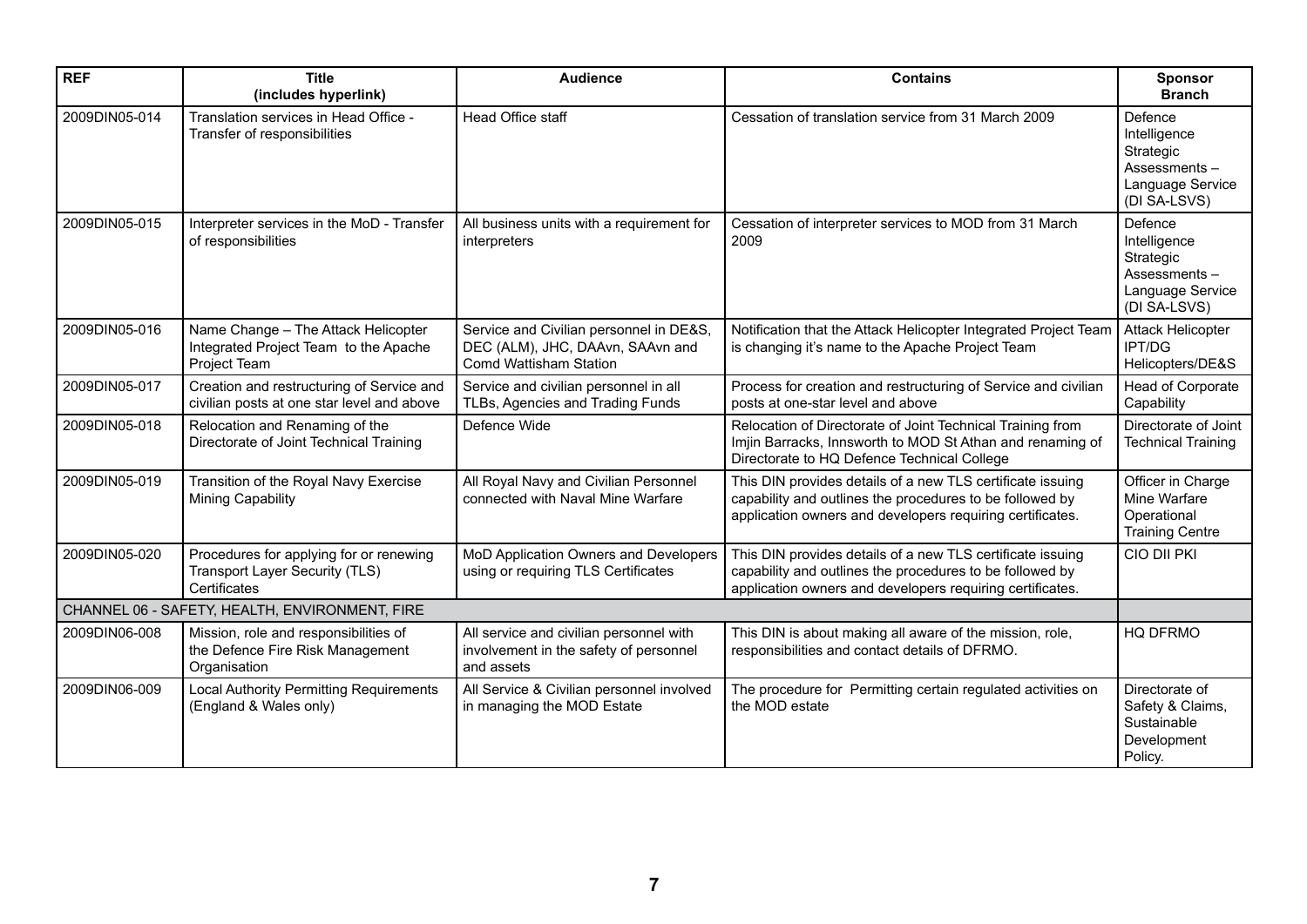| <b>REF</b>                        | <b>Title</b><br>(includes hyperlink)                                                                       | <b>Audience</b>                                                                                                                                             | <b>Contains</b>                                                                                                                                                                                                                                                                                                          | <b>Sponsor</b><br><b>Branch</b>                                                     |
|-----------------------------------|------------------------------------------------------------------------------------------------------------|-------------------------------------------------------------------------------------------------------------------------------------------------------------|--------------------------------------------------------------------------------------------------------------------------------------------------------------------------------------------------------------------------------------------------------------------------------------------------------------------------|-------------------------------------------------------------------------------------|
| 2009DIN06-010                     | JSP 375 - Leaflet 57 - Additional<br>Guidance for Safety at Public Events on<br>MOD Property and Elsewhere | All Service and civilian personnel                                                                                                                          | This DIN introduces additional guidance for Commanding<br>Officers, Event Organisers, Recruiting and Display Teams<br>for safety at public events on MOD Property and elsewhere<br>(resulting from a death of a child and the subsequent Board<br>of Inquiry), to that already covered in JSP 375 Volume 2<br>Leaflet 57 | Safety, Sustainable<br>Development and<br><b>Continuity Division</b>                |
| 2009DIN06-011                     | JSP 815 Defence Environment and Safety   All Service and civilian personnel<br>Management                  |                                                                                                                                                             | The publication of a revised version of JSP 815 Defence<br><b>Environment and Safety Management</b>                                                                                                                                                                                                                      | SSD&C<br>Occupational<br>Health and Safety                                          |
|                                   | CHANNEL 07 - TRAINING and EDUCATION                                                                        |                                                                                                                                                             |                                                                                                                                                                                                                                                                                                                          |                                                                                     |
| 2009DIN07-025                     | Ex FAST NEEDLE 09 - Army Orienteering<br>Association Short Course Championships                            | All Army Personnel                                                                                                                                          | General instruction & entry form for the Army Orienteering<br>Short Course Championships taking place on Wed 19 Mar 09<br>at Pirbright.                                                                                                                                                                                  | Army Orienteering<br>Association                                                    |
| 2009DIN07-026                     | Ex DARK TREK 09- Army Orienteering<br>Association (AOA) Team Night<br>Championships                        | All Army Personnel                                                                                                                                          | General instruction & entry form for the Army Orienteering<br>Team Night Championships taking place on Tue 17 Mar 09<br>on Mytchett Trg Area near Aldershot                                                                                                                                                              | Army Orienteering<br>Association                                                    |
| 2009DIN07-027                     | <b>BAFMA Driving and Navigating Exercise</b><br>Programme 2009                                             | Tri Service - All Units                                                                                                                                     | BAFMA Driving and Navigation Exercise Programme 2009                                                                                                                                                                                                                                                                     |                                                                                     |
| 2009DIN07-028                     | All Arms Unit (AAU) Fire Safety Managers<br>(UFSM) and Fire Safety NCO (UFSNCO)<br>Course information      | All Service and Civilian 'non specialist'<br>personnel with responsibilities for<br>management of fire safety within a unit,<br>sub unit or establishment   | To provide course applicants with the new location for<br>UFSM/UFSNCO courses and revised procedures for course<br>applications                                                                                                                                                                                          | <b>DFRMO Human</b><br>Resources &<br>Development                                    |
| 2009DIN07-029                     | Joint Service Alpine Meet (JSAM 09)                                                                        | All Regular and Reserve Service<br>personnel                                                                                                                | The Joint Services Alpine Meet is an Adventurous Training<br>Group (Army) sponsored Level 3 Adventurous Training<br>Expedition to the European Alps conducted in liaison with<br>Single Service Mountaineering Associations.                                                                                             | <b>Adventure Training</b><br>Group (Army)                                           |
| 2009DIN07-030                     | Revision to Military Knowledge Part 2                                                                      | All Army units and other Service or<br>Civilian Units, Headquarters and<br>Organisations employing Army and RM<br>Officers.                                 | Direction on the implementation of the revised MK2 course<br>design and criteria for selection for promotion to major<br>and attendance on ICSC(L). Overview of the new MK2<br>programme and content.                                                                                                                    | $D$ Trg $(A)$                                                                       |
| 2009DIN07-031<br><b>CANCELLED</b> | Protecting Information Level 1 Training<br>Course.                                                         | All Service and Civilian personnel,<br>including Non Departmental Public<br>Bodies/Trading Funds/Agencies staff. All<br>Contractors who access MoD systems. | As a result of the Data Handling Review into data losses,<br>all Government Departments are mandated to provide a<br>minimum level of information risk awareness training. This<br>DIN provides guidance on the introduction of the Protecting<br>Information Level 1 Computer Based Training course to the<br>MoD.      | Chief Information<br>Office-Information<br>Handling<br>Assurance Team<br>(CIO-IHAT) |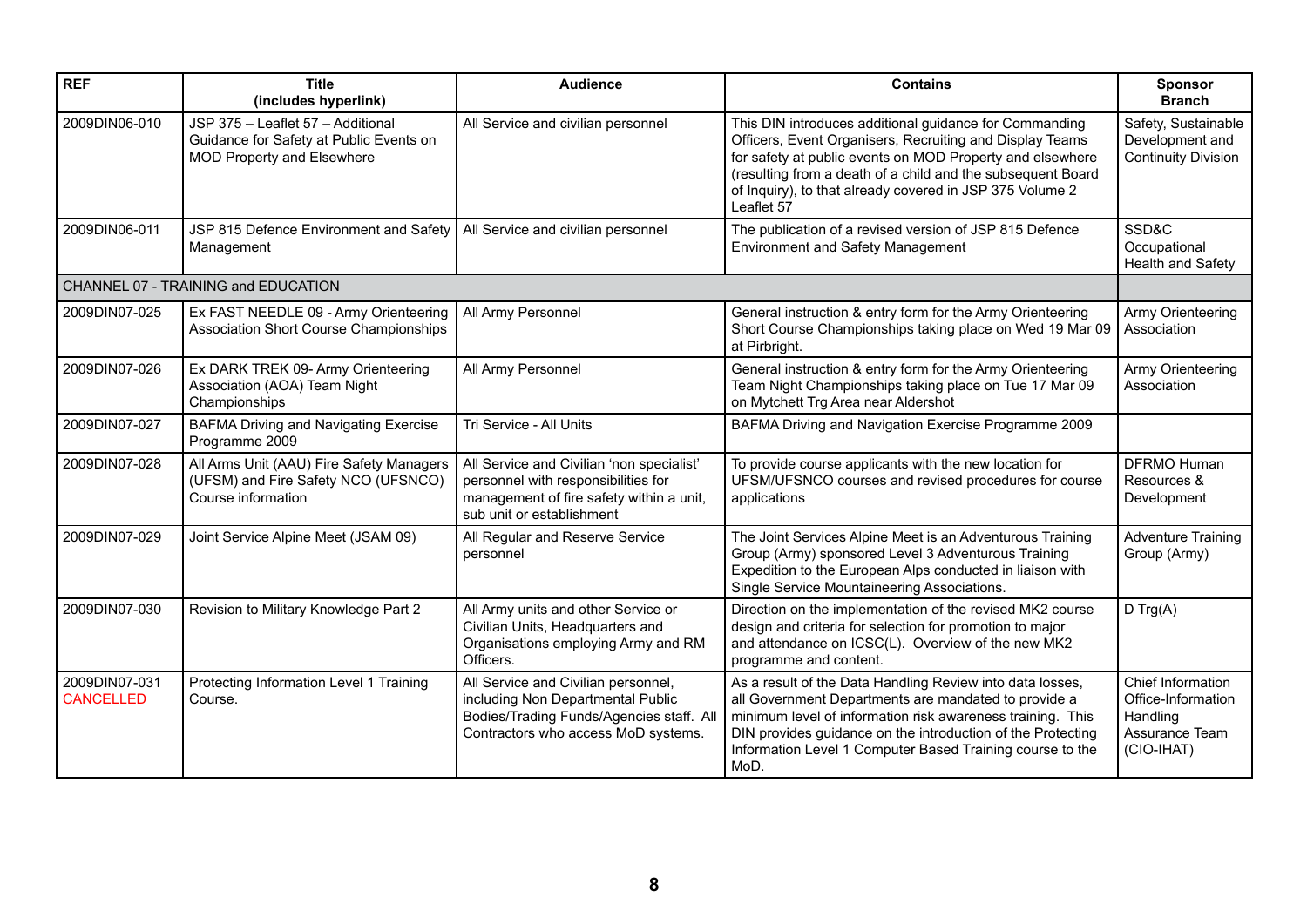| <b>REF</b>                                        | <b>Title</b><br>(includes hyperlink)                                                                    | <b>Audience</b>                                                                                                   | <b>Contains</b>                                                                                                                                                        | <b>Sponsor</b><br><b>Branch</b>                                   |
|---------------------------------------------------|---------------------------------------------------------------------------------------------------------|-------------------------------------------------------------------------------------------------------------------|------------------------------------------------------------------------------------------------------------------------------------------------------------------------|-------------------------------------------------------------------|
| 2009DIN07-032                                     | Exercise Enduring Help 16/17 May 09 -<br>Cancellation                                                   | Tri Service - All Units                                                                                           | Ex Enduring Help 16/17 May - Cancellation Notice                                                                                                                       | Defence School of<br>Transport<br>Defence College of<br>Logistics |
| 2009DIN07-033                                     | Defence Information Infrastructure<br>(Future) - User Training - Policy and<br>Guidance                 | All Service, civilian and contract<br>personnel that are currently or may in the<br>future become users of DII(F) | Policy and Guidance on the training already available for<br>users of DII(F), how to access that training and forthcoming<br>changes to the DII(F) Training Programme. | DES DII-Impl-<br>CandR Trg1                                       |
| 2009DIN07-034                                     | Nuclear Department Course Dates Mar<br>$10 - $ Mar 11                                                   | All Service and civilian personnel                                                                                | Course Dates for the Nuclear Department, HMS Sultan Mar<br>$10 - \text{Mar } 11$                                                                                       | Nuclear<br>Department, HMS<br>Sultan                              |
| 2009DIN07-035<br><b>Replaces</b><br>2008DIN07-074 | RAF CAS's Fellowships                                                                                   | All RAF Personnel                                                                                                 | Outline of CAS's Fellowships scheme plus eligibility and<br>application procedure                                                                                      | Defence Studies<br>(RAF)                                          |
| 2009DIN07-036                                     | Defence procedures for applying for<br>distributed driver training                                      | All Defence units who intend to conduct<br>distributed driver training                                            | Revised Defence procedures for acquiring authorisation to<br>conduct distributed driver training and conversion                                                        | <b>Wheeled Training</b><br>Policy Branch HQ<br><b>DRLC</b>        |
| 2009DIN07-037                                     | Gordon Shephard Memorial Prize                                                                          | All RAF Officers                                                                                                  | Outline of the application procedure for the Gordon Shephard<br><b>Memorial Prize Competition</b>                                                                      | Defence Studies<br>(RAF)                                          |
| 2009DIN07-038                                     | Selection of RN/RM Candidates for Legal<br>Training                                                     | Royal Navy and Royal Marine Officers                                                                              | RN/RM Barrister training: Application and selection<br>procedures, required pre-entry qualifications and subsequent<br>career path.                                    | <b>Fleet DNPS</b>                                                 |
| 2009DIN07-039                                     | Changes to the Educational Assessment<br>for potential officers                                         | Army personnel intending to support<br>a regular soldier through the<br>commissioning process.                    | Procedures for ensuring that Army potential officers are<br>educationally qualified for the selection process at the Army<br>Officer Selection Board.                  | Army School of<br>Education                                       |
| 2009DIN07-040                                     | 2009/2010 Tri-Service Chemical<br><b>Biological Radiological and Nuclear</b><br>(CBRN) Defence Training | All MOD and OGD personnel                                                                                         | Provides MOD and OGDs with details of CBRN defence<br>Phase 3 training courses                                                                                         | HQ 2 Gp                                                           |
| 2009DIN07-041                                     | Exercise Enduring Rover 16/17 May 09                                                                    | Tri Service - All Units                                                                                           | Ex Enduring Rover - Regulations and Entry Form                                                                                                                         | Defence School of<br>Transport<br>Defence College of<br>Logistics |
| 2009DIN07-042                                     | Further and Higher Educational<br><b>Support for Service Leavers</b>                                    | All Service Leavers                                                                                               | Information about the Government's commitment<br>to fund free from tuition fees a first further or higher<br>education qualification                                   | <b>DGTE</b>                                                       |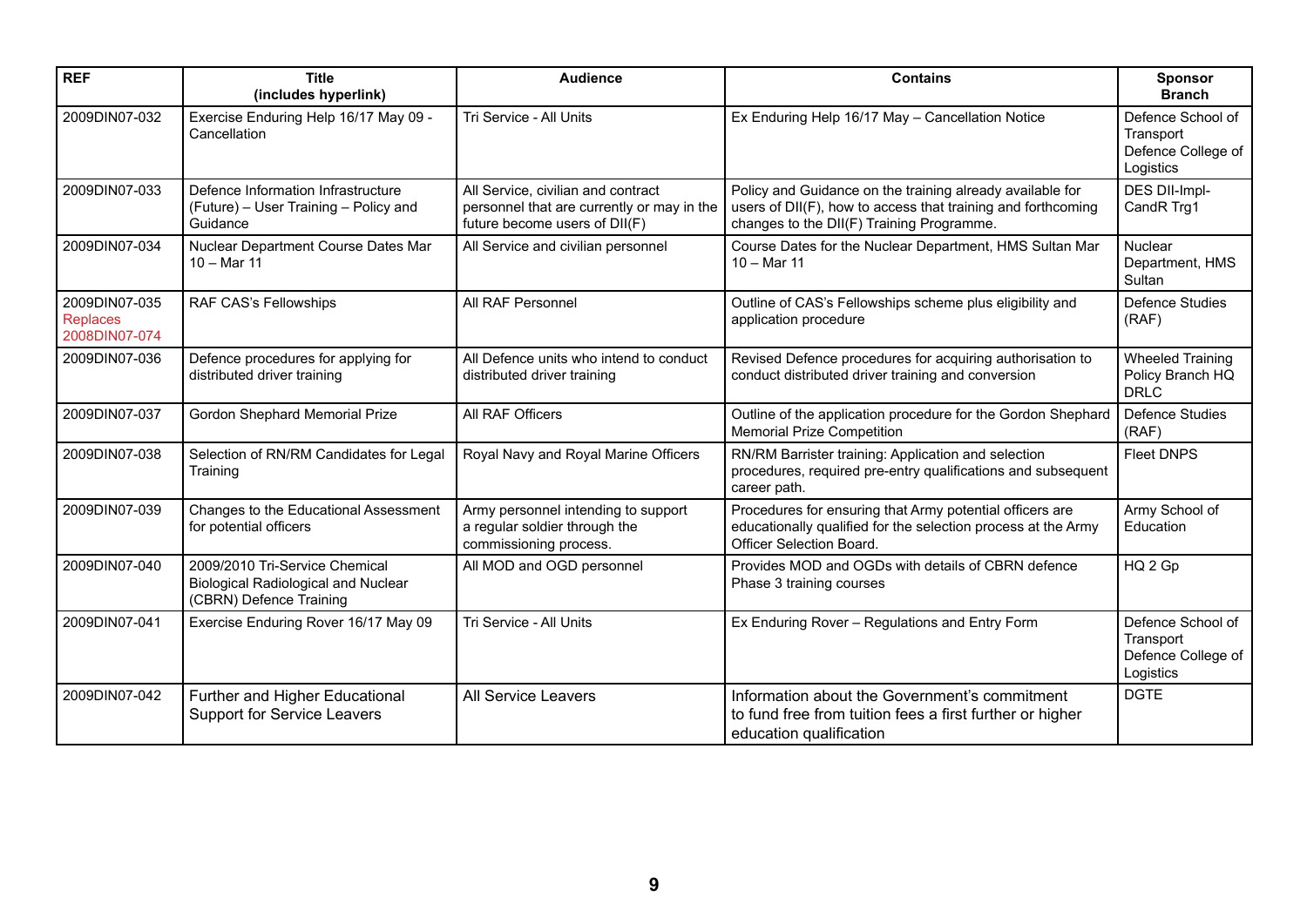| <b>REF</b>    | <b>Title</b><br>(includes hyperlink)                                                                                                                                                                                  | <b>Audience</b>                                                                                                                                                 | <b>Contains</b>                                                                                                                                                                                                                                                                                                                                                                      | Sponsor<br><b>Branch</b>                                            |
|---------------|-----------------------------------------------------------------------------------------------------------------------------------------------------------------------------------------------------------------------|-----------------------------------------------------------------------------------------------------------------------------------------------------------------|--------------------------------------------------------------------------------------------------------------------------------------------------------------------------------------------------------------------------------------------------------------------------------------------------------------------------------------------------------------------------------------|---------------------------------------------------------------------|
| 2009DIN07-043 | Joint Services Command and Staff<br>College - RAF Division - Course<br>Dates for Officer Professional Military<br>Development (Air) Training and other<br>courses for the JSCSC Academic year<br>2008/2009 & 2009/10. | RAF Officers and Unit P Staffs.                                                                                                                                 | RAF Division - Course Dates - 2008/2009 & 2009/2010.                                                                                                                                                                                                                                                                                                                                 | RAF Division, Joint<br>Services Command<br>and Staff College.       |
|               | CHANNEL 08 - FINANCE, ACCOUNTING and BUDGETING                                                                                                                                                                        |                                                                                                                                                                 |                                                                                                                                                                                                                                                                                                                                                                                      |                                                                     |
| 2009DIN08-004 | FI 04/09: Additional Information on the<br>Application of the Waiver of Import Duty<br>within the European Union, Sovereign<br>Base Areas(Cyprus) and British Overseas<br><b>Territories</b>                          | Senior Finance Officers, Budget<br>Managers and all staff involved in the<br>procurement process                                                                | Follow up to DIN 2008DIN08-012 - Additional information<br>concerning the Waiver of Import Duty within the EU, SBA<br>(Cyprus) and British Overseas Territories                                                                                                                                                                                                                      | <b>DFM FMPD</b><br>Accounting & Tax<br>Policy Tax & Duty<br>Team    |
| 2009DIN08-005 | FI 05/09: Waiver of Import Duty<br>Certificates- Transfer of live contracts<br>between MOD areas                                                                                                                      | Senior Finance Officers, Budget<br>Managers and all staff involved in the<br>procurement process                                                                | Information concerning the need for new waiver certificates to<br>be raised on transfer of live contracts between MOD areas                                                                                                                                                                                                                                                          | <b>DFM FMPD</b><br>Accounting & Tax<br>Policy Tax & Duty<br>Team    |
| 2009DIN08-006 | FI 06/09: Non-entitled messing and<br>accommodation charges at the Joint<br>Services Command and Staff College<br>(JSCSC) academic year 01 Aug 09 to 31<br><b>Jul 10</b>                                              | All Service and Civilian Personnel                                                                                                                              | Announcement of revised charges for messing and<br>accommodation, and rates of allowance applicable to<br>international officers attached to the JSCSC                                                                                                                                                                                                                               | <b>JSCSC</b>                                                        |
| 2009DIN08-007 | FI 07/09: Non-entitled charges for<br>messing, single accommodation and<br>Service Families' Accommodation for<br>Financial Year 2009-10.                                                                             | All Service and Civilian Personnel                                                                                                                              | The purpose of this instruction is to set out the non-entitled<br>charges for Financial Year 2009-10 that apply in the UK in<br>respect of:<br>a. Messing (Non Pay As You Dine) and Single<br>Accommodation;<br>b. Service Families' Accommodation (SFA)<br>provided to international personnel;<br>c. Non-entitled garage charge;<br>d. Non-entitled Casual Meal charges (Non PAYD) | Financial<br>Management<br>Policy and<br>Development -<br>Repayment |
|               | CHANNEL 09 - HONOURS, AWARDS, ROYAL and CEREMONIAL EVENTS                                                                                                                                                             |                                                                                                                                                                 |                                                                                                                                                                                                                                                                                                                                                                                      |                                                                     |
| 2009DIN09-004 | Royal Auxiliary Air Force Squadrons -<br>Award of a Squadron Standard                                                                                                                                                 | All Service personnel                                                                                                                                           | Details of the award of a Standard to 2620 (County of<br>Norfolk) Squadron Royal Auxiliary Air Force Regiment                                                                                                                                                                                                                                                                        | <b>HQ Air Command</b><br>(Personnel<br>Secretariat)                 |
| 2009DIN09-005 | Armed Forces Day 27 June 2009                                                                                                                                                                                         | Heads of independent units,<br>Commanding Officers, Garrison and<br>Regional Commanders, Service and<br>civilian Budget Managers, TLB and HLB<br>Finance Staff. | Guidance on Service participation in 2009 Armed Forces Day<br>events.                                                                                                                                                                                                                                                                                                                | DS Sec<br>Armed Forces Day<br>Project Team                          |